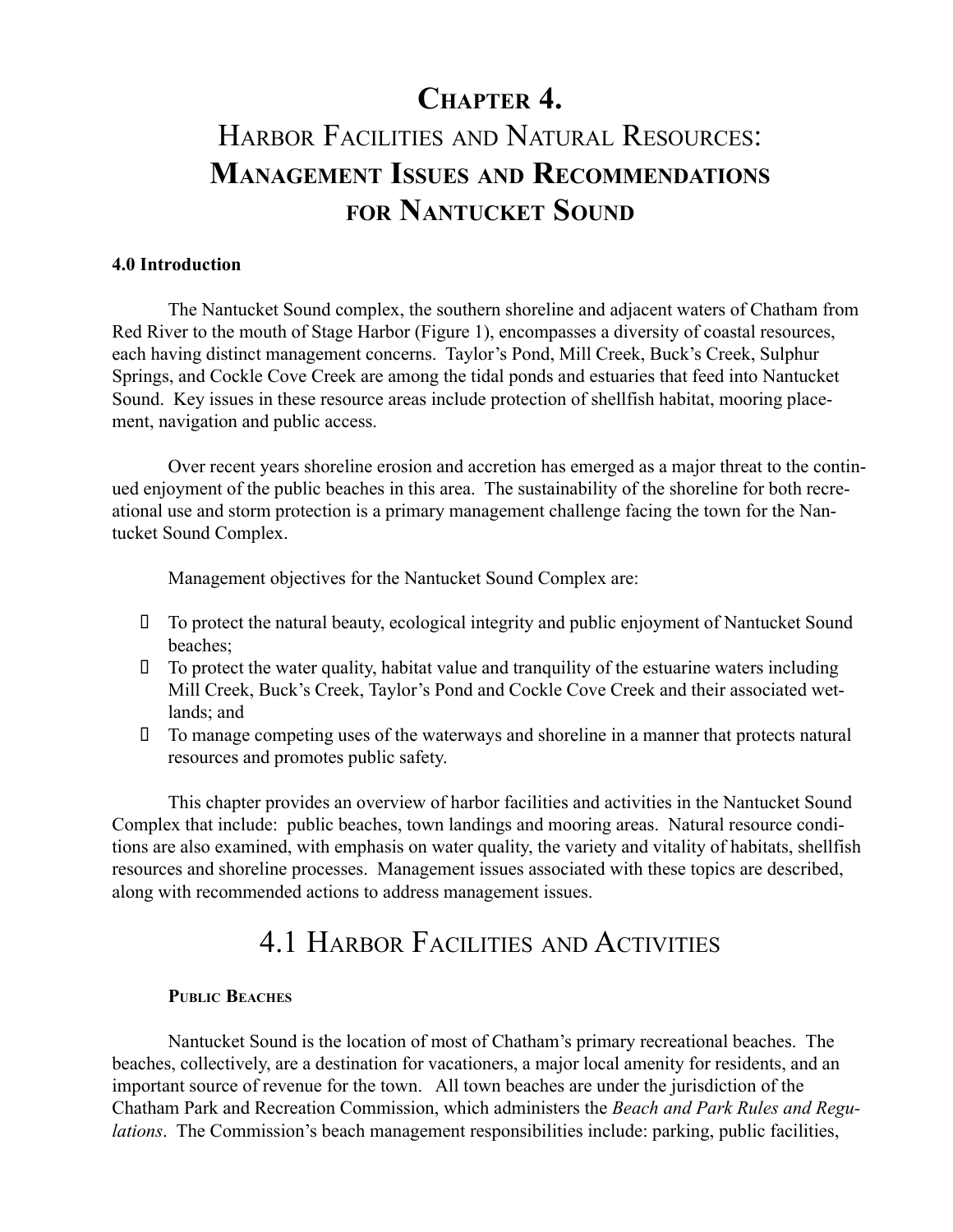bidding and management of concessions, hiring and training of life guards, demarcation of swimming areas, and enforcement of regulations. The Chatham Police Department issues non-criminal citations for prohibited activities and associated fines outlined in the regulations.

The Commission's beach maintenance activities include managing the abundance of seaweed that washes onto some public beaches during the summer. Park and Recreation Commission staff rake seaweed along portions of Cockle Cove, Ridgevale and Harding's beaches in front of the public swimming (life guarded) areas. The seaweed is piled in front of existing dunes where it catches sand and helps to fortify existing dunes.

Harding's Beach, Ridgevale Beach, and Cockle Cove Beach are official town beaches. Official beaches are life guarded from the end of June through Labor Day. Parking is by permit or fee, although pedestrian access is free. In 2001, more than \$140,000 in revenue was generated from non-resident use of Harding's, Ridgevale and Cockle Cove beaches, and almost \$95,000 was generated by beach sticker sales to local property owners. Even with recent growth in the heavy seasonal use of the Town's official beaches, parking lot capacity is exceeded only a few days each summer. Overcrowding at Harding's and Ridgevale Beaches tends to be absorbed at Cockle Cove, Forest and Pleasant Street beaches.

| <b>Beach Name</b>      | Acres  | <b>Parking Spaces Restrooms</b> |           |
|------------------------|--------|---------------------------------|-----------|
| Forest                 | 25     | 31                              |           |
| <b>Pleasant Street</b> | 25     | 20                              |           |
| Cockle Cove            | 72     | 76                              | Portable  |
| Ridgevale              | 27     | 100                             | Portable  |
| Harding's              | 228    | 397                             | Restrooms |
| Total                  | 280.97 | 624                             |           |

#### Table 9. Public Beaches, Nantucket Sound

Forest Beach and Pleasant Street Beach originally were designated as town landings until the mid-1980's when Town Meeting changed the designations to rural beaches. Rural beaches differ from official beaches in that there is no lifeguard on duty, and there is no permit or fee required for parking. In 1999 the Town acquired the former MCI property adjacent to Forest Beach, which previously had been leased by the Town. Recently the newly acquired area south of (but not including) the jeep trail was designated a public beach to be managed as a rural beach with no Town staff or facilities provided. At a public comment session held in the summer of 2002, residents and users of Forest Beach underscored the importance of the traditional multi-use nature of the beach. They expressed a concern that additional regulation to manage competing uses could aggravate conflicts. However there seemed to be recognition of a need to plan ahead for potential increases in congestion at the beach that could generate public safety concerns.

#### TOWN LANDINGS AND MOORINGS

Town landings and mooring fields within the Nantucket Sound Complex are limited as compared to the Stage Harbor Complex. Most Chatham-based boaters rely on landings within the Stage Harbor Complex as their point of entry into Nantucket Sound.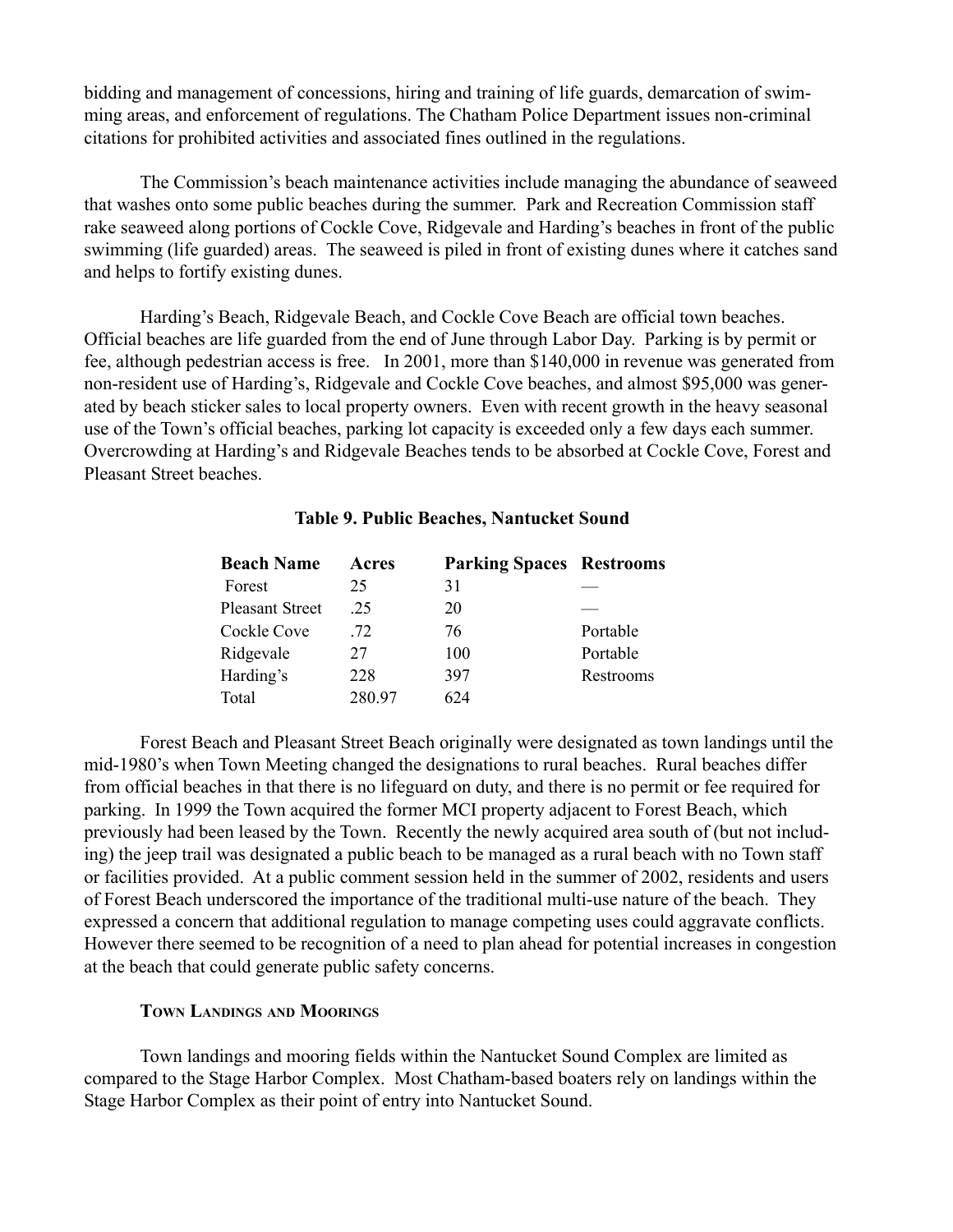The only boat ramp within the system is a small timber pier and ramp located at Taylor's Pond landing appropriate for launching hand carried boats such as canoes, kayaks and small sailboats. Motorboats are moored within Taylor's Pond. However in order to get from Taylor's Pond to Nantucket Sound vessels must travel through Mill Creek, which is shallow due to shoaling and is only inches deep at low tide.

#### Table 10. Town Landings, Nantucket Sound Complex

| Location                               | Waterway        | Ramp  | Parking  | <b>Features</b>             |
|----------------------------------------|-----------------|-------|----------|-----------------------------|
| Forest Beach                           | Nantucket Sound | None  | 31       | Mooring access              |
| <b>Pleasant Street</b>                 | Nantucket Sound | None  | 20       | Hand-carried boat launching |
| Ridgevale Beach                        | Nantucket Sound | None  | 100      | Hand-carried boat launching |
| Ridgevale South                        | Buck's Creek    | None  | $\theta$ | Hand-carried boat launching |
| Taylor's Pond                          | Taylor's Pond   | Wood* | 6        | Hand-carried boat launching |
| Mill Creek                             | Taylor's Pond   | None  | 3        | Hand-carried boat launching |
| *Functionally limited to mid-high tide |                 |       |          |                             |

#### Table 11. Mooring Permits, Nantucket Sound Complex

| Location               | <b>Mooring Permits</b> |
|------------------------|------------------------|
| Taylor's Pond          | 30                     |
| <b>Forest Beach</b>    | 40                     |
| <b>Pleasant Street</b> | 14                     |
| Cockle Cove            | 5                      |
| Total                  | χq                     |

The placement of moorings throughout the Nantucket Sound Complex is limited by a number of factors. The presence of eelgrass, shellfish beds and the Town's aquaculture grow-out area limit the placement of moorings in the more protected areas of Taylor's Pond and Mill Creek. These resource sensitivities, coupled with the shallow nature of the water bodies as noted above, make the addition of further moorings unadvisable. Within Nantucket Sound proper, parking necessary for mooring access is limited, and heavy weather and wave conditions make the placement of additional moorings there similarly inadvisable. Presently, the Harbormaster has issued 89 mooring permits in four areas throughout the system, and there is a waiting list to obtain a mooring permit in each of the areas.

The storage of small sailboats and dinghies along the shoreline—which does not require a permit or proof of residency—has increased in recent years. Forest Beach, and the stretch of shoreline between Cockle Cove and Ridgevale beaches are among the popular locations for dry sailing. Dry sailing (storing small sail boats on a beach) is a significant convenience to boaters who do not need a mooring and would otherwise have to transport their boat each time. Traditionally this activity has been allowed because it was felt to cause negligible impacts and, in fact, may have reduced impacts by limiting the number of times boats are hauled over beach grass or marsh areas. However the increased number of dry sailors has raised concerns about trampling of dunes and beach grass, crowding along the beach, and a growing number of boats launching in proximity to swimmers.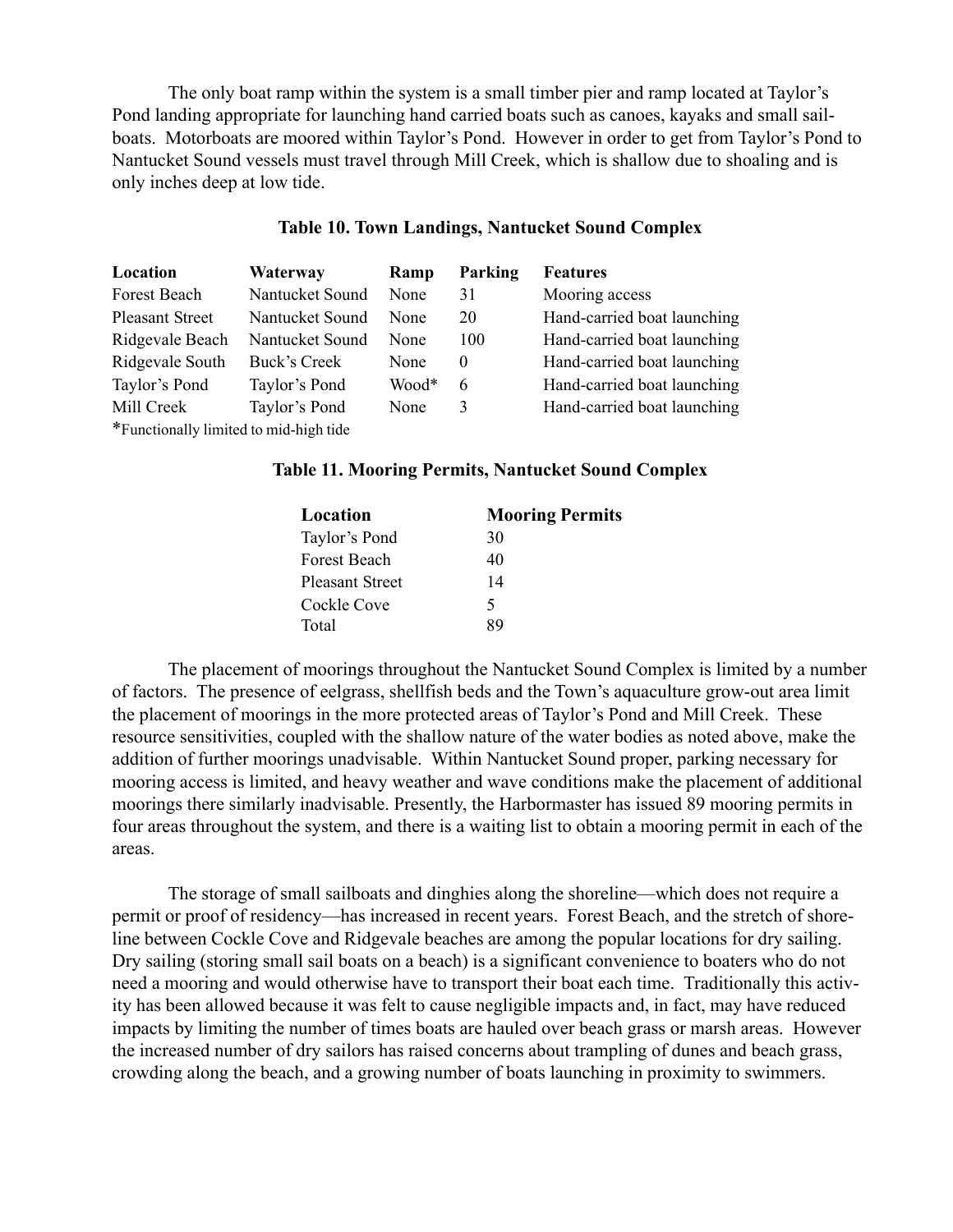# 4.2 NATURAL RESOURCES

#### Water Quality and Wetlands

The Nantucket Sound Complex includes significant salt marsh, shrub swamp and tidal flats in and around Taylor's Pond, Mill, Cockle Cove and Buck's Creeks, Forest Beach Sulphur Springs (Figure 12). These various types of wetlands help to filter nutrients from in-flowing groundwater, absorb wave energy, and provide habitat to numerous avian, terrestrial and aquatic species. The area supports a seabird population that includes Piping Plover, Least tern, Common Tern, Arctic Tern (each of special concern); Roseate Tern (endangered), and Northern Harrier (threatened) 1 (Figure 13)

A recent study of water quality shows evidence of nitrogen overloading in the estuarine waters of the Nantucket Sound Complex. This is due primarily to limited flushing of these estuaries, and the density of surrounding residential development, which contributes nitrogen through groundwater. The study, conducted by the Massachusetts Estuaries Project, evaluates habitat value throughout the waters based on the standards for a healthy estuary. The report finds that Taylor's Pond and most of the Cockle Creek system have high habitat value but are experiencing poor water quality that threatens habitats. However the portions of these systems that are functional salt marshes appear to be of moderate to high quality. Taylor's Pond is sufficiently over loaded with nitrogen as to be unable to support significant eelgrass or infaunal populations. Water quality conditions in Sulphur Springs are believed to be having negative impacts on habitat value there.<sup>2</sup>

The Town is in the process of incorporating study results in a comprehensive nutrient management plan. The plan will identify the specific nutrient management alternatives needed to manage nitrogen levels and improve the habitat quality of the estuaries.

#### Shoreline Processes

Chatham's Nantucket Sound shoreline is located at the end of the Cape's expansive southfacing shoreline that begins in Falmouth. Waves pushed by prevailing southwest winds tend to transport sediment in a west to east direction. However, groin fields and jetties located along much of the Cape's south facing shoreline effectively trap sediment and limit its further migration. While in many instances these structures have helped to preserve segments of shoreline, they have also resulted in pockets of severe erosion. Chatham's section of Nantucket Sound shoreline exemplifies

both positive and negative impacts from such structures over time.

Portions of Chatham's south facing shoreline—notably Cockle Cove—have experienced a continued loss of sediment over the past four decades. Other sections, such as Harding's Beach, have remained fairly stable. This variation is understood in terms of the location of the shoreline in relation to groins and jetties. In the 1940's, a sand spit extended eastward of Mill Creek approximately 1,500 feet, forming Cockle Cove. In the 1950's, a series of groins were built along the Harwich and Chatham shoreline west of Mill Creek. These structures, most of which remain today, were built to trap eastward migrating sand and stabilize the shoreline. However when the groins were built they effectively starved the Cockle Cove spit of sediment leading to its eventual deterioration. The remnants of the spit were pushed by waves and storms toward the shore, forming bars.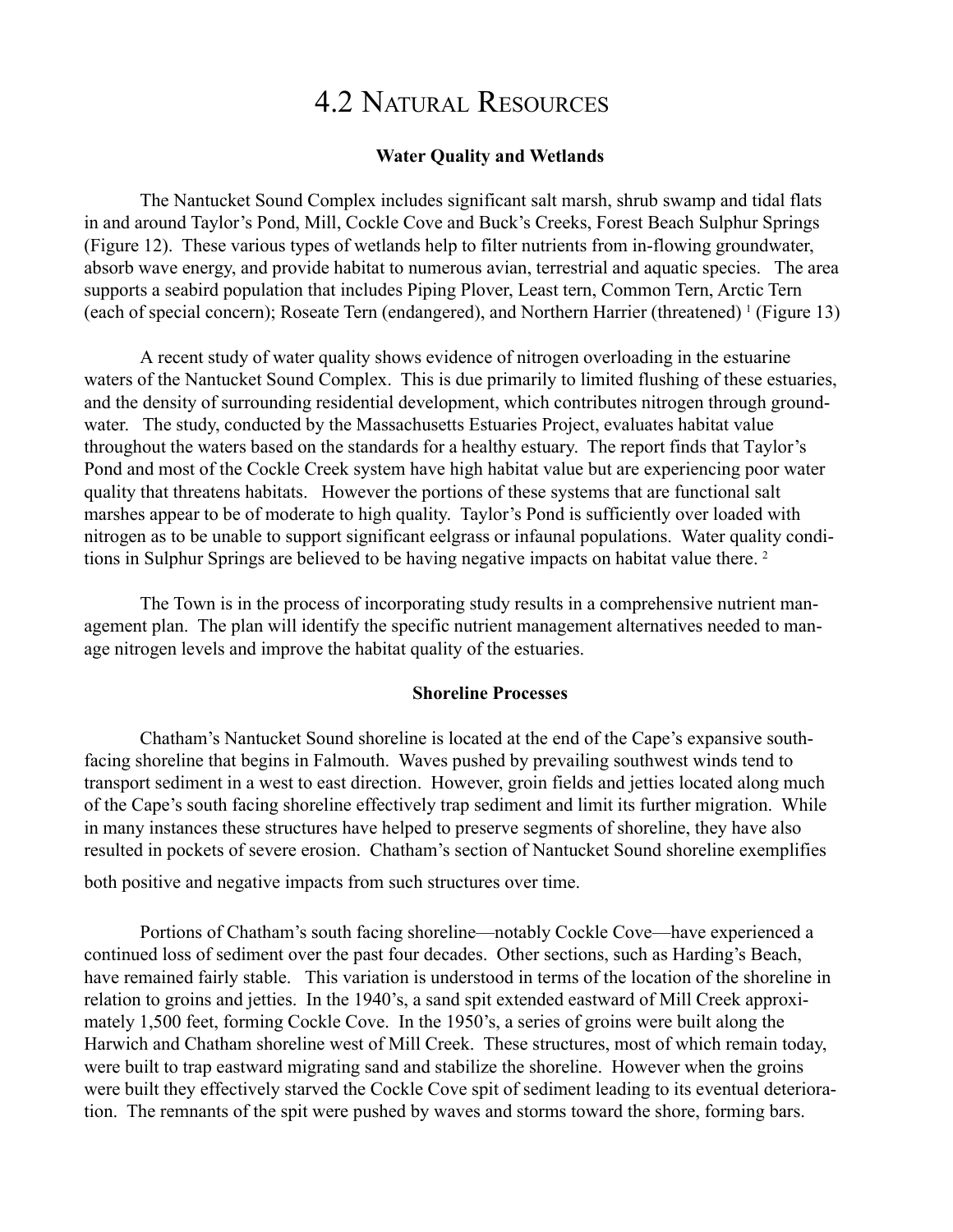Over time the sediment from the spit and bars has continued to migrate eastward, unimpeded by groins, to feed Ridgevale and Harding's Beaches. However the dearth of sediment coming from the west has resulted in a severe loss of beach area at Cockle Cove.<sup>3</sup>

In response, the Town is undertaking a project to re-nourish Cockle Cove Beach. The project involves taking dredged material from the Stage Harbor entrance channel and pumping it to Cockle Cove Beach. The dredged material will immediately replenish Cockle Cove Beach and, over time, will migrate eastward to nourish Ridgevale and Harding's beaches as well.

Recognizing the dynamic shoreline changes in the area, the town, with help from the Friends of Chatham Waterways, is monitoring shoreline change on Nantucket Sound. Presently the monitoring includes two locations on Harding's Beach, two locations at Cockle Cove and two at Ridgevale Beach. The monitoring data will help to establish a baseline measure of the shoreline against which changes in beach width and shape can be measured.

### Shellfish Resources

The estuarine and open ocean conditions within the Nantucket Sound Complex provide a variety of shellfish habitat. Prolific eelgrass beds south of Ridgevale, Cockle Cove and Forest beaches provide habitat for bay scallops (Figure 10). Oyster habitat is found along the shores of Mill Creek and Taylor's Pond (Figure 10). Softshell clam habitat is located in upper Mill Creek, where a town-owned quahog aquaculture grow-out area is also located, in the entrance to Taylor's Pond, and in limited areas of Buck's Creek and Sulphur Springs (Figure 8). Quahog habitat extends from Red River to Ridgevale Beach, and into Mill Creek, Taylor's Pond, Buck's Creek and Sulphur Springs (Figure 9).



Source: Chatham Shellfish Department.

In 2002 the Town designated a subtidal hydraulic dredge quahog fishery in Nantucket Sound (Figure 9). Within the area water depths are twenty feet or greater in order to avoid eelgrass beds. The area is also a potential location for the state- regulated sea clam fishery, although the species has not been actively fished in the area for the past several years. The only other hydraulic shellfishery allowed in town waters is located east of the Morris Island dike where hydraulic pumping for softshell clams is allowed during low tide.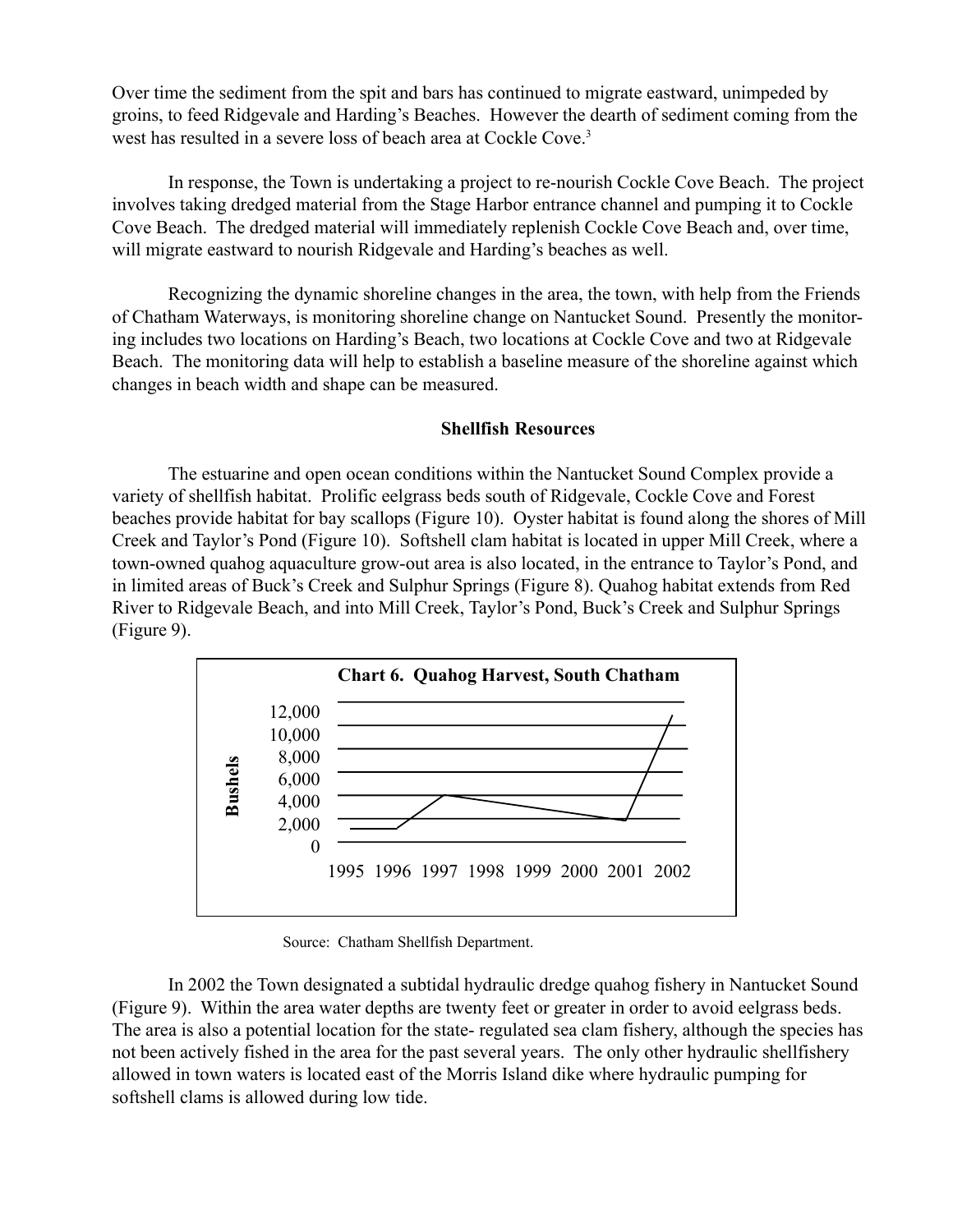The town-owned quahog aquaculture grow-out area in Mill Creek is the primary grow-out area for the Town. Three to four million seed quahogs are planted at the Town's grow out facilities each year, and a similar number of juveniles are taken and replanted throughout town waters. The town has recently taken steps to upgrade its successful public aquaculture program, including the upgrading of a staff position to oversee propagation activities.

### 4.3 Management Issues and Recommendations

### MANAGEMENT ISSUE: SHORELINE PROTECTION

Protection of public and private shoreline from the process of erosion is a major management objective in Nantucket Sound. The Town's efforts to stabilize the shoreline should place priority on the protection of the Town's public beaches, and the safety of navigation.

#### RECOMMENDED ACTIONS: SHORELINE PROTECTION

- 1. The Town should place high priority on nourishment of public beaches as needed to mitigate erosion. Sections of the Nantucket Sound shoreline should be evaluated and prioritized for periodic re-nourishment. The Town has already identified a need to nourish Cockle Cove Beach and has done so with material from the dredging of Stage Harbor channel. Erosion along Forest, Pleasant Street and Ridgevale beaches should also be evaluated for future nourishment projects. Harding's Beach, which has been fairly stable over recent years, should also be carefully monitored. The Town should also identify a list of potential sediment sources that could include upcoming channel dredgings, and the Army Corp of Engineer dredged material disposal site located in Nantucket Sound just offshore of Harding's Beach.
- 2. Undertake an assessment of the entire Nantucket Sound Complex shoreline, focusing on the public access, navigation, and natural resource values addressed by the management plan. The assessment is necessary to determine where along the shoreline of the Complex new private shoreline structures may be found in compliance with the plan, and any areas where new private shoreline structures are not in compliance with the plan. The assessment should evaluate primary and secondary impacts on natural resources, public access, water quality, and navigation. A similar assessment conducted as part of the Pleasant Bay Resource Management Plan provides a useful model.
- 3. The assessment should be used to designate areas where the location of private piers may or may not be consistent with the management plan. The assessment should also be used to develop performance standards and design criteria for private docks in areas where they may be consistent with the goals of the management plan. Recommendations for the designation of areas off limits to new docks based on a resource assessment, or for performance standards and design criteria for new docks where they may be allowable should be adopted into the local zoning bylaw governing docks, as well as the town's wetland protection regulations. A document called Guidelines and Performance Standards for Docks and Piers in Pleasant Bay provides a useful model for providing a basis for regulatory changes.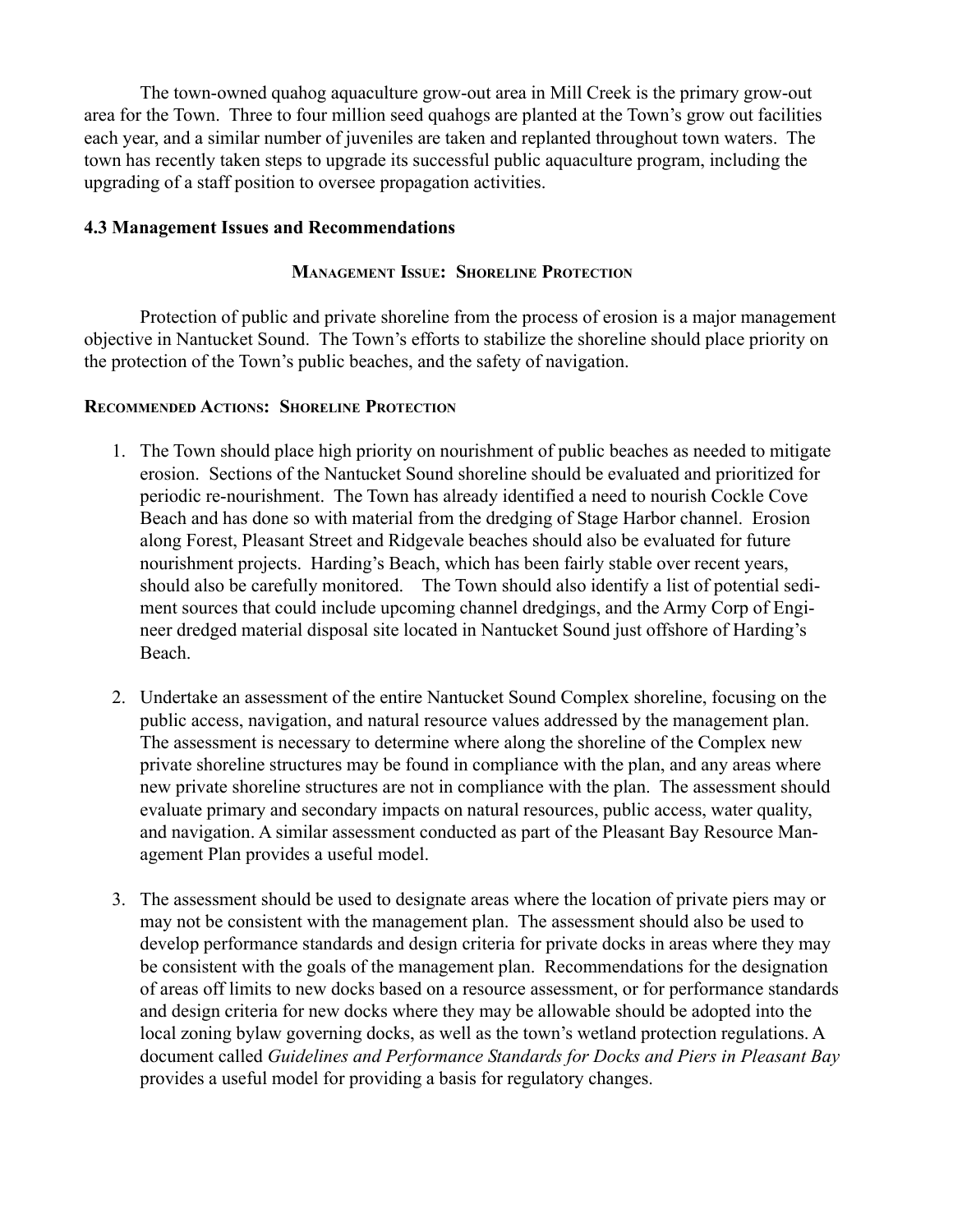- 4. The plan does not address the impacts of other types of structures such as erosion control structures, stairways or walkways. The potential impacts or benefits of these types of structures must also be evaluated, and guidelines for permitting should be developed. Recommendations 1 and 2 above should also be applied to the permitting of:
	- ï Catwalks as allowed under the Chatham Zoning Bylaw. Currently a catwalk may extend below mean high water and require a Chapter 91 permit and consistency review. However the performance and design standards for these structures are not the same as for private docks, even though catwalks function as docks in some cases.
	- New erosion control structures, or Chapter 91 licensing of existing erosion control structures.
- 5. The current configuration of groins and jetties along the Nantucket Sound shoreline, particularly between Red River and Mill Creek, should be evaluated to determine their current effectiveness in shoreline stabilization and their role in eroding down drift beaches. The Town of Harwich, which is experiencing erosion at Red River Beach, should be invited to participate in the evaluation and re-design discussion. The evaluation process must include the participation of shoreline property owners who would need to participate in, or could be affected by, any proposed redesign of structures. The objectives of the evaluation and redesign discussion should be the continued stabilization of public and private shoreline, the protection of public beaches, and the preservation of wildlife habitat.
- 6. The shoreline monitoring program underway under the auspices of the Town and the Friends of Chatham Waterways is an important step in developing baseline data and monitoring trends in shoreline conditions. The Town should provide the necessary support to ensure that the monitoring program continues. Results from the monitoring program should be considered in the evaluation of areas for re-nourishment, as outlined above.

# MANAGEMENT ISSUE: MAINTENANCE OF PUBLIC BEACHES

Chathamís Nantucket Sound beaches are critical community assets. The maintenance and protection of the beaches should continue to be a community priority. The Park and Recreation Commission will continue to manage and maintain the public beaches. The Coastal Resources Department and Harbormaster also will have roles in ensuring the protection and safe use of the public beaches. The following actions are recommended to guide the management activities of Town officials and departments.

# RECOMMENDED ACTIONS: MAINTENANCE AND MANAGEMENT OF PUBLIC BEACHES

1. The existing official beaches adequately meet current demand for public beaches. However, should demand for beach access reach a point where Ridgevale, Cockle Cove, and Harding's Beaches are experiencing consistent saturation of available parking, the Town may need to consider management options and strategies for addressing demand. Any such management action, strategy or policy should strive to maintain the environmental integrity of the beaches and surrounding wetlands, respect traditional uses of the areas, and preserve the quality of beach experience provided. Accordingly, the following conditions and options should be considered in order to relieve stress on those beaches while responding to demand: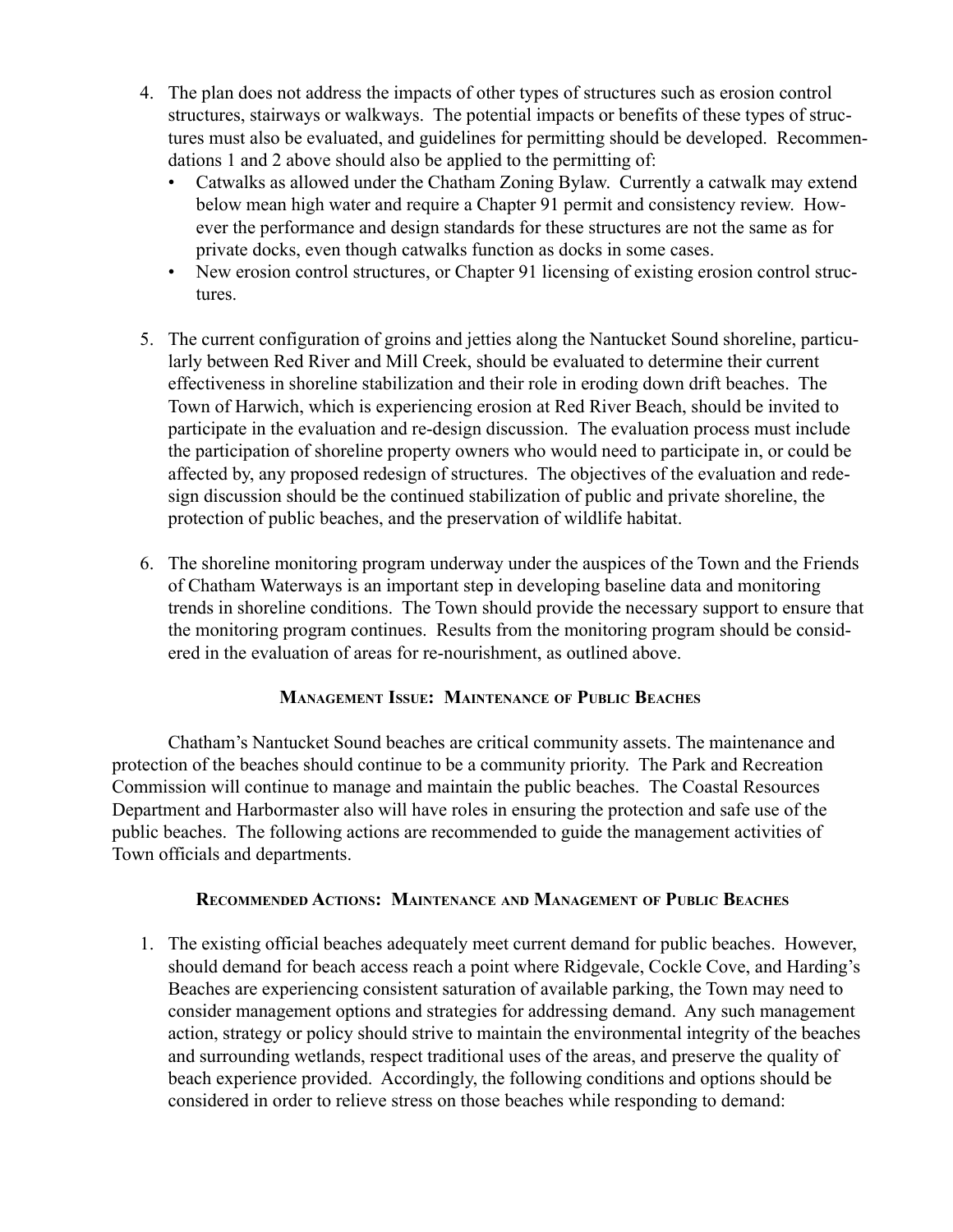- Expansion of parking is not advisable at any Nantucket Sound beach. This is due in part to the practical limitations imposed by land cost and availability. Equally compelling are considerations of environmental impacts resulting from paving and the introduction of more cars into environmentally sensitive areas.
- Designation of either Forest Beach or Pleasant Street Beach as official beaches is not currently advisable. However, if demand for beach access continues to grow, consideration should be given to designating one or both of those beaches as official beaches. In evaluating the potential for a change in designation, consideration should be given to the capacity of the beaches to accommodate additional beach goers without adversely impacting natural resources, conflicts with other traditional uses at those locations, the need for and impacts from public facilities, and access issues. Where existing parking at either location will continue to be limited, the potential for providing limited off-site shuttle service to those locations would need to be evaluated.
- Offsite shuttle service to any of the existing official beaches—Harding's, Ridgevale and Cockle Cove—should only be pursued after a careful analysis of the capacity the respective beach to accommodate additional beach goers without adversely impacting natural resources, conflicts with other traditional uses at those locations, and the need for and impacts from public facilities.
- 1. Public safety is a concern in locations where boating activity takes place in proximity to swimmers and moored vessels. Forest Beach and Ridgevale Beach are areas where increased boating and beach activities have heightened concerns for potential conflicts. The Harbormaster and Park and Recreation Commission should address potential conflicts by:
	- Demarcating with buoys designated swimming areas at Pleasant Street and Forest Beach where moorings are accessed in close proximity to swimmers and beach goers;
	- Expanding public education efforts regarding the rules of vessel operation near swimming areas;
	- Enforcement of boating regulations pertaining to the operation of vessels near swimming areas, moored vessels and the shoreline;
	- Possible further demarcation of boating areas or relocation of moorings;
	- Consider more restrictive actions if the steps listed above are not effective in addressing threats to public safety.
- 1. The raking and piling of seaweed at Harding's, Cockle Cove and Ridgevale beaches has helped to stabilize dunes and reduce a public nuisance caused by excessive seaweed. The Park and Recreation Commission should adopt a plan to:
- Ensure the proper placement of the raked seaweed to stabilize the dunes and shoreline areas;
- Ensure that all necessary resources and administrative procedures are in place to continue the activity; and
- Develop a protocol to monitor benefits or impacts from the seaweed raking on dune and shoreline stabilization.
- 1. The Park and Recreation Commission govern commercial activity at public beaches. Currently the Commission bids out the rights to provide mobile food and beach related sundries service at all Nantucket Sound beaches except Ridgevale, where such goods are sold on adjacent private property. The Commission should continue the current bidding process, limiting the extent of items sold to food and beach related sundries, and prohibit the expansion of commercial activities at beaches.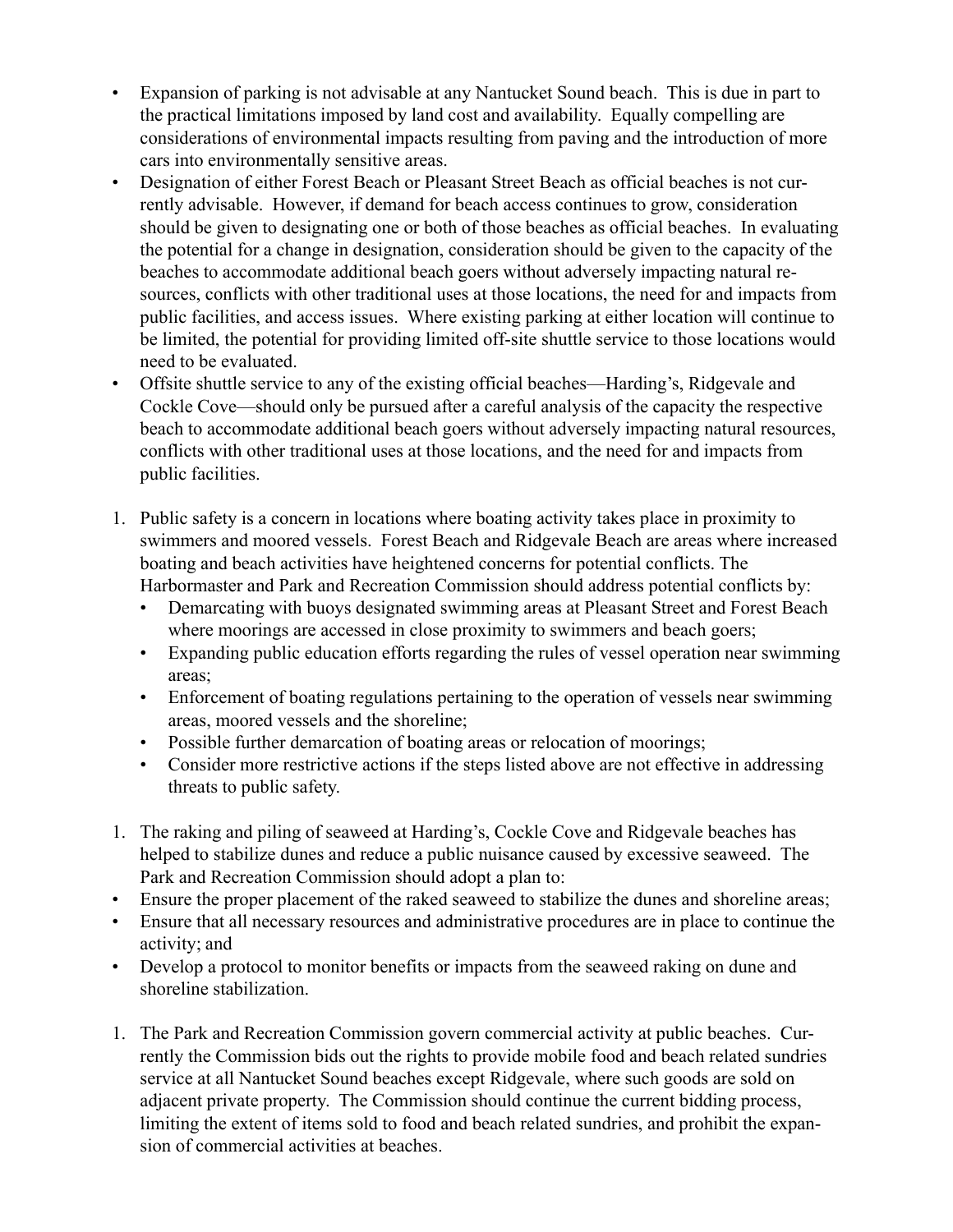2. Rules for pet access at public beaches should be continued and enforced. Signs indicating access rules, and "Mutt Mitt" dispensers, should be installed and maintained at all public beaches. Continued public education is needed regarding the need to pick up pet waste, especially along the shoreline where shellfishing and swimming occur.

### MANAGEMENT ISSUE: PROTECTION OF HABITAT

The waters and associated upland of the Nantucket Sound Complex provide a variety of marine, terrestrial and avian habitat. The quality of the various habitat types is under assault on a variety of fronts that include overloading of nitrogen from surrounding land uses; noise, emissions and scouring from motorized vessels; bottom scouring caused by moorings; and trampling of marsh and dunes by people walking or by the storage of vessels on shore. Each of these threats relates to the intensifying use of the Sound and the land surrounding it. Adequate steps must be taken to ensure that the habitat value of the Nantucket Sound Complex is preserved and, if necessary, restored.

#### RECOMMENDED ACTIONS: PROTECTION OF HABITAT

- 1. The Town, through the Health and Environment Department and Harbormaster, should pursue the federal designation of Nantucket Sound within the three-mile limit of local jurisdiction as a No Discharge Area. The disposal of treated or untreated boat sewage is illegal within a No Discharge Area. Currently disposal of treated sewage in the area is permitted, although strongly discouraged. Disposal of untreated sewage is permissible in federal waters (beyond three miles off shore). The adequacy of pump out capacity at Old Mill Boat Yard in Stage Harbor will need to be evaluated as part of the application process. The Town should identify and secure resources necessary to ensure adequate pump out capacity and public outreach and education activities to support the designation.
- 2. The Town should continue a high level of commitment to water quality monitoring throughout the Nantucket Sound system. Implementation of the recommendations of the nutrient management plan should be a priority. Developments and activities that fall within the jurisdiction of health and wetland protection regulations should be held to the strictest standards applicable.
- 3. The Town should carefully consider employing DNA testing, or other feasible method of determining bacteria sources, in areas where sustained high bacteria counts have been recorded on a frequent basis. If in those areas a bacteria source is identifiable, the Town should undertake or require responsible parties to undertake remediation efforts. (See discussion on bacterial contamination, page 52.)
- 4. The Town should review the Coast Guard Area Committee Oil Spill Contingency Plan for Southern Massachusetts and Rhode Island and ensure that it adequately addresses local emergency response needs. Recognizing that the Harbormaster must notify the Coast Guard of any fuel spill, the Town should also consider whether a locally tailored plan is necessary to address spills that, while harmful to the area, may not trigger intervention by the Coast Guard. (See discussion on oil and fuel spill, page 52.)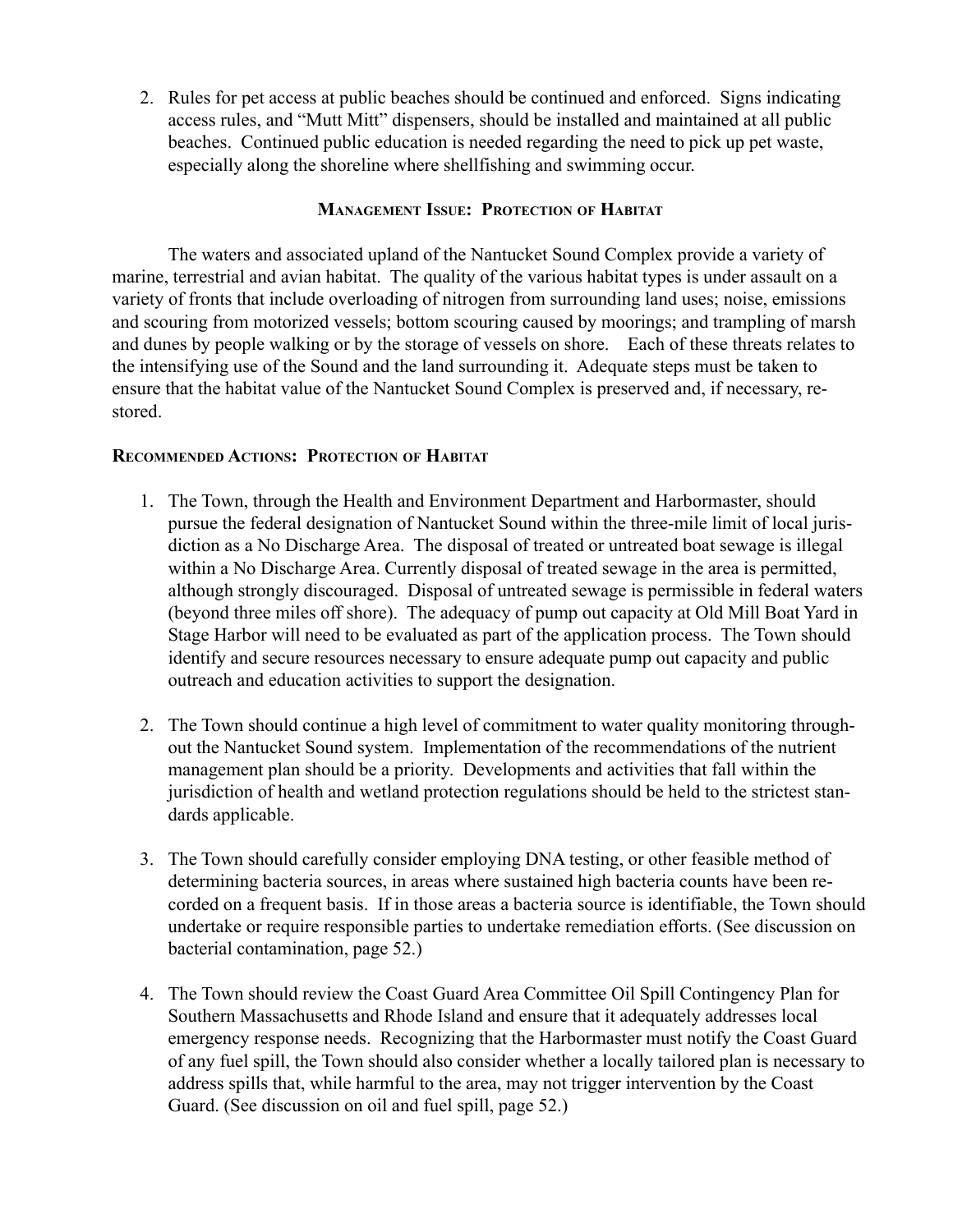- 5. The Town should continue to monitor research and policy develop regarding Harmful Algal Blooms (HABs). Based on information generated from regional and national institutions, and based on local conditions, the town should develop a plan to address the prevention, mitigation, and control of HABs. (See discussion on HABs, page 53.)
- 6. The Town is encouraged to continue a high level of commitment to public aquaculture projects, such as the grow-out area in Mill Creek, which seek to build the vitality of public shellfisheries. Through the Shellfish Constable the Town should seek to identify potential new grow-out locations within Nantucket Sound or elsewhere in Chatham's waters.

#### MANAGEMENT ISSUE: BOATING AND NAVIGATION

As with all Chatham waterways, boat traffic has intensified throughout the Nantucket Sound Complex. Recreational and commercial boating is integral to Chatham's community character and local economy, and the Town should continue to promote policies and regulations that support safe boating. In some instances in the Nantucket Sound Complex, increased boating activity conflicts with other uses or natural resource conditions. The following recommendations are provided to augment existing regulations and policies in addressing those issues.

# RECOMMENDED ACTIONS: BOATING AND NAVIGATION

- 1. The Town has issued approximately twenty-four weir permits in its Nantucket Sound waters (Figure 5). Approximately one-third of those permits are active at any one time. The location of active weirs is based on a number of factors and changes from year to year. As commercial and recreational boat traffic continues to grow throughout Nantucket Sound it is important to affirm the importance of the permitted sites to the local fishing industry, as well as the potential for any of the alternate permitted sites to be used at any one time.
- 2. The Harbormaster has issued 89 mooring permits throughout the Nantucket Sound Complex. The Harbormaster should continue to limit the issuance of new mooring permits and maintain waiting lists at these locations. An abundance of eelgrass and shellfish habitat, shallow water, and the location of a Town aquaculture grow-out facility are factors that support a limit on mooring permits in Taylor's Pond and Mill Creek. Limited parking, the presence of swimmers in proximity to moorings, and frequent severe weather conditions are the basis for limiting moorings in the open Sound.
- 3. The demand for and impacts from dry sailing and dinghy storage at public beaches and landings need to be evaluated. The evaluation should consider the need for the permitting or registration of boats left on shore, use of courtesy dinghies at town landings, and other management recommendations.
- 4. Due to the importance of shellfish habitat in the estuarine waters of the Nantucket Sound Complex, dredging in those areas should be limited to extreme storm events or other uncontrolled events that may modify channel conditions and thereby preclude use of traditionally navigable waterways. In such cases dredging should only be pursued to approximate conditions that existed immediately prior to the event. Dredging in the outer waters of Nantucket